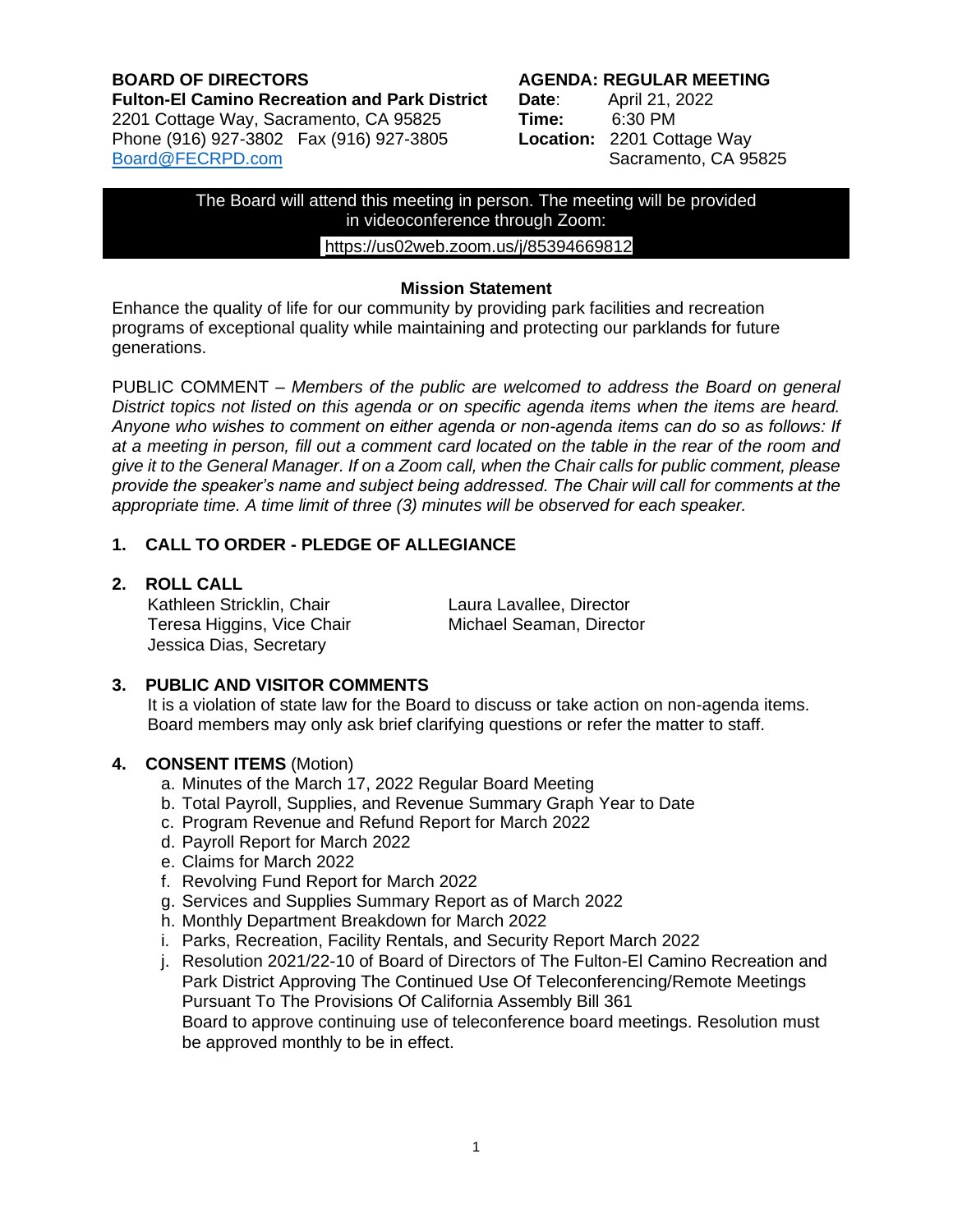# **5. DISCUSSION AND DIRECTION ITEMS (Motion or Approval Required)**

#### **5.1 Consider Adopting Resolutions Authorizing the General Manager to Sign Grant Contracts with the State Department of Parks and Recreation**

The Board will consider approving four state parks grant contracts.

- 5.1a. Resolution 2021/22-18 for Prop 68 Statewide Parks grant awarded for the Bohemian Park Project in the amount of \$6,445,610
- 5.1b. Resolution 2021/22-19 for Local Specified Grants awarded for the Bohemian Park Project and secured by Assemblymember Ken Cooley in the amount of \$4,000,000
- 5.1c. Resolution 2021/22-20 for the Per Capita general grant for the Howe Bridges repair in the amount of \$177,032
- 5.1d. Resolution 2021/22-21 for Per Capita general grant for the Howe bridges repair in the amount of \$19,080
- **5.2 Consider Adopting a Resolution 2021/22- 22 Approving the Contract for Legal Services**

The Board will consider approving the contract with Bartkiewitz Kronick & Shanahan as the District's legal counsel for the Bohemian Park Project.

**5.3 Consider Adopting a Resolution Approving the Submission of Police Department Military Equipment Use Policy per Assembly Bill 481**

 AB 481 requires each law enforcement agency's governing body to adopt a written military use policy by ordinance in a public forum by April 30, 2022

**5.4 Consider Adopting a Resolution Opposing Ballot Initiative [21-0042A](https://oag.ca.gov/system/files/initiatives/pdfs/21-0042A1%20(Taxes).pdf)1: Taxpayer Protection and Government Accountability Act**

 The Board will consider opposing ballot initiative 21-0042A1 which limits the ability of the state and local governments to enact, modify, or expand taxes, assessments, fees, and property related charges.

**5.5 Consider Approving an Extension Contract for the McClellan Park Lease for the Police Department**

The Board will consider approving a two-year lease extension at McClellan Park for the police department.

**5.6 Select and Vote for One Candidate in the County of Sacramento Treasury Oversight Committee Special District Representative Election**

The Board will vote for one candidate to represent special districts for the County of Sacramento Treasury Oversight Committee Special District Representative Election

**6. INFORMATIONAL ITEMS** (No Action Required)

#### **6.1 CSDA Legislators' Video Launch**

Staff will update the Board on the upcoming video launch and press event for the Bohemian Park Project

#### **6.2 General Manager's Report**

The Board will review the General Manager's monthly report.

# **7. COMMITTEE REPORTS**

 **Standing Committees: Personnel and Finance; Security and Community Relations; Programs, Facilities and Projects; Park Advisory Ad Hoc Committee: Districts Working Together**